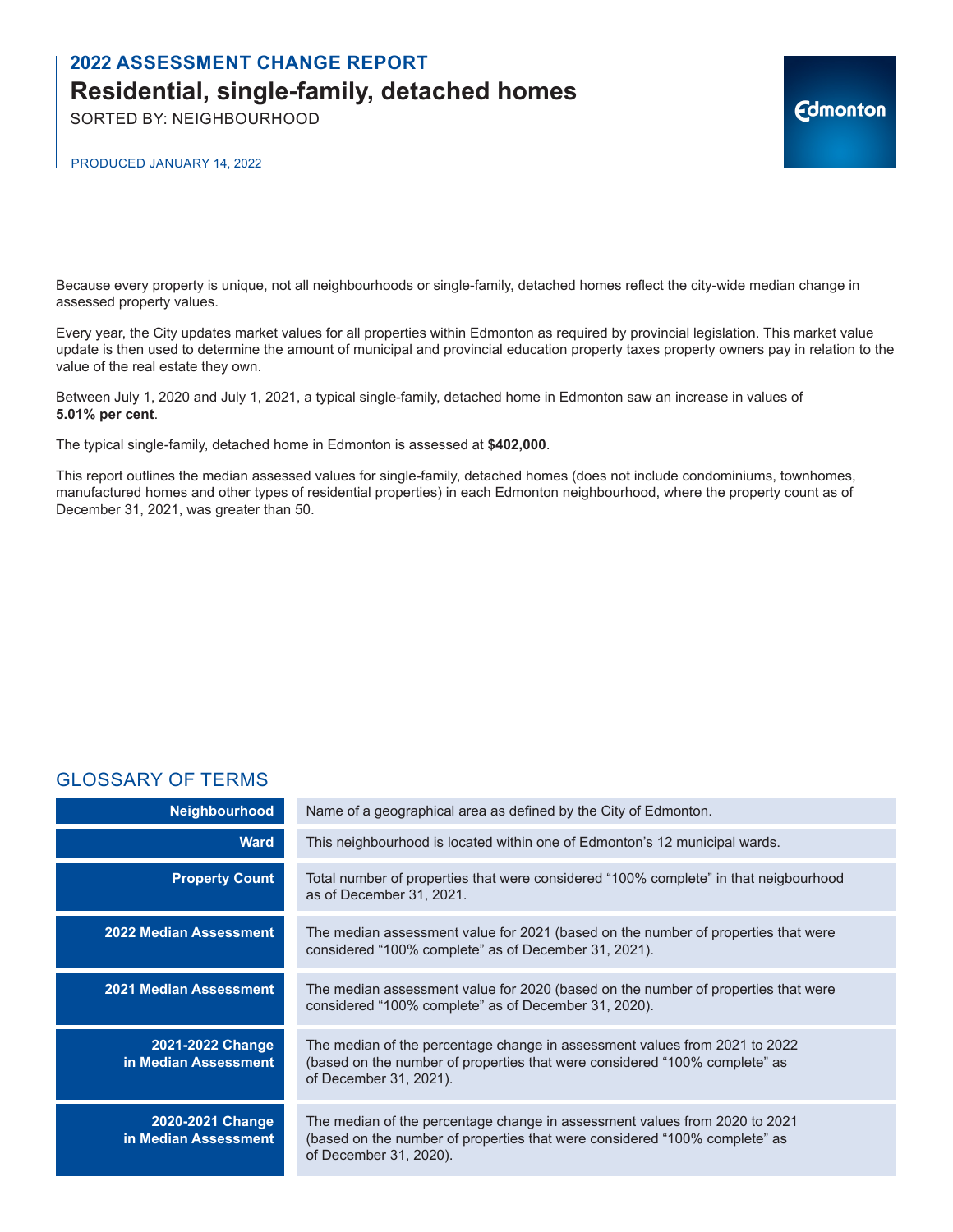SORTED BY: NEIGHBOURHOOD

PRODUCED JANUARY 14, 2022

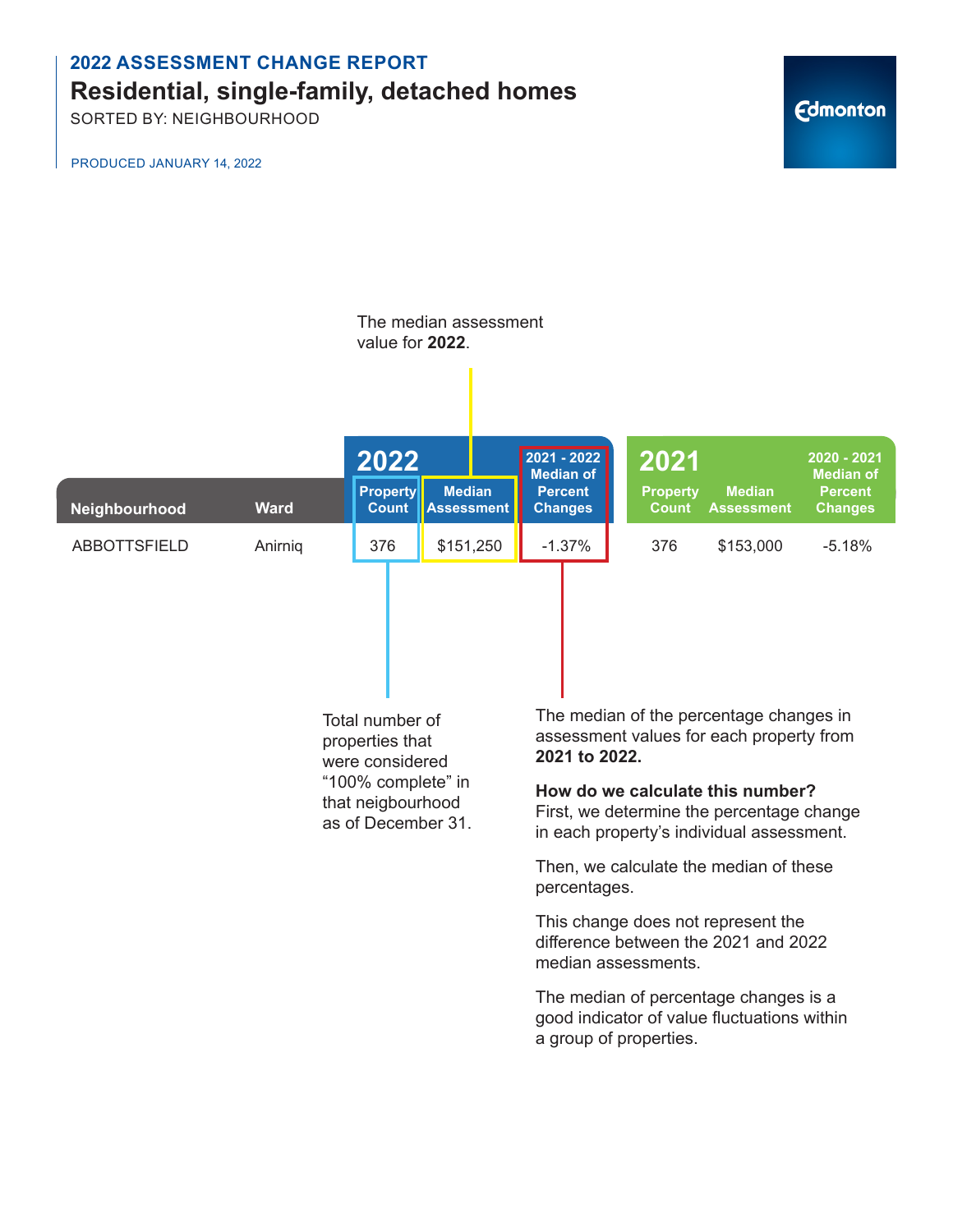SORTED BY: NEIGHBOURHOOD

| Neighbourhood          | <b>Ward</b>                | 2022<br><b>Property</b><br><b>Count</b> | <b>Median</b><br><b>Assessment</b> | 2021 - 2022<br><b>Median of</b><br><b>Percent</b><br><b>Change</b> | 2021<br><b>Property</b><br><b>Count</b> | <b>Median</b><br><b>Assessment</b> | 2020 - 2021<br><b>Median of</b><br><b>Percent</b><br><b>Change</b> |
|------------------------|----------------------------|-----------------------------------------|------------------------------------|--------------------------------------------------------------------|-----------------------------------------|------------------------------------|--------------------------------------------------------------------|
| <b>ALBANY</b>          | Anirnig                    | 227                                     | \$559,500                          | 10.20%                                                             | 227                                     | \$508,000                          | $-0.27%$                                                           |
| ALBERTA AVENUE         | Métis                      | 2069                                    | \$220,000                          | 4.18%                                                              | 2081                                    | \$212,500                          | 0.00%                                                              |
| ALDERGROVE             | Nakota Isga                | 1098                                    | \$371,500                          | 4.91%                                                              | 1098                                    | \$353,250                          | $-1.06%$                                                           |
| <b>ALLARD</b>          | Ipiihkoohkanip-<br>iaohtsi | 1494                                    | \$485,250                          | 4.79%                                                              | 1480                                    | \$459,250                          | $-1.36%$                                                           |
| ALLENDALE              | Papastew                   | 725                                     | \$397,000                          | 2.81%                                                              | 735                                     | \$385,500                          | $-1.39%$                                                           |
| AMBLESIDE              | Pihêsiwin                  | 1176                                    | \$536,000                          | 4.35%                                                              | 1176                                    | \$513,000                          | $-1.89%$                                                           |
| ARGYLL                 | Papastew                   | 327                                     | \$394,500                          | 7.19%                                                              | 328                                     | \$367,500                          | $-2.21%$                                                           |
| <b>ASPEN GARDENS</b>   | Papastew                   | 501                                     | \$524,500                          | 4.35%                                                              | 506                                     | \$504,250                          | 1.00%                                                              |
| <b>ATHLONE</b>         | Anirnig                    | 978                                     | \$307,000                          | 4.69%                                                              | 977                                     | \$293,500                          | $-2.72%$                                                           |
| <b>AVONMORE</b>        | Métis                      | 809                                     | \$381,000                          | 3.77%                                                              | 811                                     | \$366,500                          | $-2.34%$                                                           |
| <b>BALWIN</b>          | Tastawiyiniwak             | 953                                     | \$287,500                          | 6.70%                                                              | 955                                     | \$269,500                          | $-2.06%$                                                           |
| <b>BANNERMAN</b>       | Dene                       | 536                                     | \$300,500                          | 3.44%                                                              | 536                                     | \$291,500                          | $-4.10%$                                                           |
| <b>BATURYN</b>         | Tastawiyiniwak             | 1162                                    | \$324,500                          | 8.48%                                                              | 1162                                    | \$299,500                          | $-7.84%$                                                           |
| <b>BEACON HEIGHTS</b>  | Métis                      | 993                                     | \$264,000                          | 6.02%                                                              | 992                                     | \$250,000                          | $-0.55%$                                                           |
| <b>BEARSPAW</b>        | Ipiihkoohkanip-<br>iaohtsi | 582                                     | \$441,750                          | 3.16%                                                              | 582                                     | \$423,000                          | $-3.43%$                                                           |
| <b>BEAUMARIS</b>       | Tastawiyiniwak             | 833                                     | \$406,500                          | 7.29%                                                              | 833                                     | \$379,000                          | $-4.39%$                                                           |
| <b>BELGRAVIA</b>       | Papastew                   | 699                                     | \$714,000                          | 5.55%                                                              | 704                                     | \$692,000                          | $-5.38%$                                                           |
| <b>BELLE RIVE</b>      | Tastawiyiniwak             | 1062                                    | \$436,500                          | 6.69%                                                              | 1062                                    | \$408,750                          | $-3.28%$                                                           |
| <b>BELLEVUE</b>        | Métis                      | 466                                     | \$320,500                          | 2.22%                                                              | 465                                     | \$314,000                          | $-1.45%$                                                           |
| <b>BELMEAD</b>         | Nakota Isga                | 805                                     | \$386,000                          | 4.12%                                                              | 805                                     | \$370,500                          | $-0.13%$                                                           |
| <b>BELMONT</b>         | Dene                       | 760                                     | \$339,500                          | 6.10%                                                              | 760                                     | \$319,750                          | $-3.77%$                                                           |
| <b>BELVEDERE</b>       | Dene                       | 804                                     | \$275,500                          | 1.07%                                                              | 804                                     | \$272,000                          | $-0.74%$                                                           |
| <b>BERGMAN</b>         | Métis                      | 497                                     | \$327,000                          | 5.18%                                                              | 496                                     | \$311,250                          | $-2.91%$                                                           |
| <b>BEVERLY HEIGHTS</b> | Métis                      | 1162                                    | \$289,250                          | 2.05%                                                              | 1162                                    | \$283,000                          | $-2.94%$                                                           |
| <b>BISSET</b>          | Sspomitapi                 | 752                                     | \$333,000                          | 4.68%                                                              | 753                                     | \$316,000                          | $-4.42%$                                                           |
| <b>BLACKBURNE</b>      | Ipiihkoohkanip-<br>iaohtsi | 389                                     | \$449,500                          | 7.38%                                                              | 389                                     | \$418,000                          | $-4.53%$                                                           |
| <b>BLACKMUD CREEK</b>  | Ipiihkoohkanip-<br>iaohtsi | 706                                     | \$489,750                          | 4.92%                                                              | 705                                     | \$465,500                          | $-3.35%$                                                           |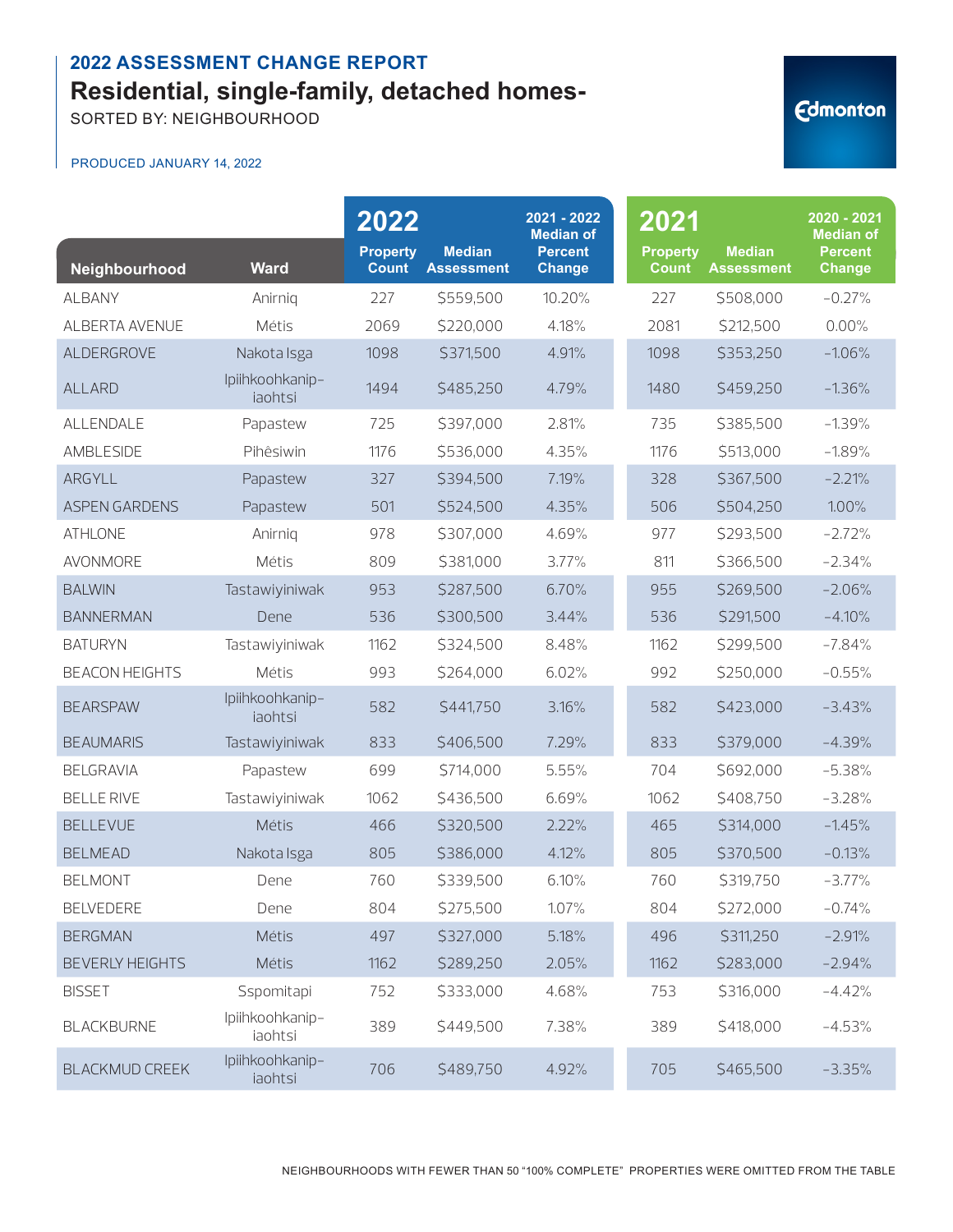SORTED BY: NEIGHBOURHOOD

#### PRODUCED JANUARY 14, 2022

| Neighbourhood                        | <b>Ward</b>                | 2022<br><b>Property</b><br><b>Count</b> | <b>Median</b><br><b>Assessment</b> | 2021 - 2022<br><b>Median of</b><br><b>Percent</b><br><b>Change</b> | 2021<br><b>Property</b><br><b>Count</b> | <b>Median</b><br><b>Assessment</b> | 2020 - 2021<br><b>Median of</b><br><b>Percent</b><br><b>Change</b> |
|--------------------------------------|----------------------------|-----------------------------------------|------------------------------------|--------------------------------------------------------------------|-----------------------------------------|------------------------------------|--------------------------------------------------------------------|
| <b>BLUE QUILL</b>                    | Ipiihkoohkanip-<br>iaohtsi | 511                                     | \$463,000                          | $-0.86%$                                                           | 511                                     | \$467,000                          | $-1.20%$                                                           |
| <b>BLUE QUILL</b><br><b>ESTATES</b>  | Ipiihkoohkanip-<br>iaohtsi | 242                                     | \$553,750                          | 0.15%                                                              | 242                                     | \$549,750                          | $-0.32%$                                                           |
| <b>BONNIE DOON</b>                   | Métis                      | 968                                     | \$464,500                          | 2.62%                                                              | 967                                     | \$445,500                          | $-1.32%$                                                           |
| <b>BOYLE STREET</b>                  | O-day'min                  | 62                                      | \$254,250                          | $-9.84%$                                                           | 62                                      | \$283,500                          | $-0.20%$                                                           |
| <b>BRANDER</b><br><b>GARDENS</b>     | Pihêsiwin                  | 304                                     | \$586,750                          | 6.47%                                                              | 304                                     | \$543,000                          | $-6.13%$                                                           |
| <b>BRECKENRIDGE</b><br><b>GREENS</b> | Nakota Isga                | 492                                     | \$407,750                          | 3.86%                                                              | 492                                     | \$391,750                          | $-1.14%$                                                           |
| <b>BRINTNELL</b>                     | Dene                       | 1600                                    | \$404,250                          | 6.73%                                                              | 1600                                    | \$379,000                          | $-3.67%$                                                           |
| <b>BRITANNIA</b><br>YOUNGSTOWN       | Nakota Isga                | 798                                     | \$292,500                          | 1.24%                                                              | 799                                     | \$287,000                          | $-1.19%$                                                           |
| <b>BROOKSIDE</b>                     | Pihêsiwin                  | 584                                     | \$578,750                          | $-0.99%$                                                           | 584                                     | \$581,250                          | 2.04%                                                              |
| <b>BULYEA HEIGHTS</b>                | Pihêsiwin                  | 1064                                    | \$565,250                          | 7.23%                                                              | 1064                                    | \$526,500                          | $-2.78%$                                                           |
| CAERNARVON                           | Anirnig                    | 910                                     | \$323,000                          | 5.88%                                                              | 910                                     | \$305,500                          | $-3.92%$                                                           |
| CALDER                               | Anirnig                    | 1077                                    | \$257,000                          | 3.44%                                                              | 1082                                    | \$248,000                          | $-0.96%$                                                           |
| CALLAGHAN                            | Ipiihkoohkanip-<br>iaohtsi | 486                                     | \$593,000                          | 3.59%                                                              | 486                                     | \$570,500                          | $-1.99%$                                                           |
| CALLINGWOOD<br><b>NORTH</b>          | Sipiwiyiniwak              | 106                                     | \$343,750                          | $-1.97%$                                                           | 106                                     | \$350,750                          | $-0.86%$                                                           |
| CAMERON HEIGHTS                      | Sipiwiyiniwak              | 627                                     | \$651,500                          | 3.17%                                                              | 621                                     | \$619,500                          | $-1.69%$                                                           |
| <b>CANON RIDGE</b>                   | Dene                       | 169                                     | \$324,000                          | 1.15%                                                              | 169                                     | \$317,000                          | $-6.13%$                                                           |
| CANORA                               | Nakota Isga                | 247                                     | \$300,500                          | 3.59%                                                              | 247                                     | \$289,500                          | $-1.48%$                                                           |
| CANOSSA                              | Anirnig                    | 935                                     | \$411,500                          | 10.60%                                                             | 935                                     | \$371,500                          | $-4.13%$                                                           |
| CAPILANO                             | Métis                      | 1091                                    | \$438,000                          | 4.68%                                                              | 1087                                    | \$416,500                          | $-7.90\%$                                                          |
| CARLISLE                             | Anirniq                    | 746                                     | \$325,500                          | 6.32%                                                              | 746                                     | \$306,500                          | $-3.82%$                                                           |
| CARLTON                              | Anirniq                    | 1174                                    | \$464,250                          | 7.59%                                                              | 1174                                    | \$430,750                          | $-3.32%$                                                           |
| CARTER CREST                         | Pihêsiwin                  | 437                                     | \$562,000                          | 3.30%                                                              | 437                                     | \$539,500                          | $-4.18%$                                                           |
| CASSELMAN                            | Dene                       | 336                                     | \$392,000                          | 10.14%                                                             | 336                                     | \$356,250                          | $-3.72%$                                                           |
| CAVANAGH                             | Ipiihkoohkanip-<br>iaohtsi | 508                                     | \$421,750                          | 3.56%                                                              | 381                                     | \$380,500                          | $-0.67%$                                                           |
| <b>CENTRAL</b><br>MCDOUGALL          | O-day'min                  | 110                                     | \$272,750                          | 0.57%                                                              | 110                                     | \$269,250                          | 2.04%                                                              |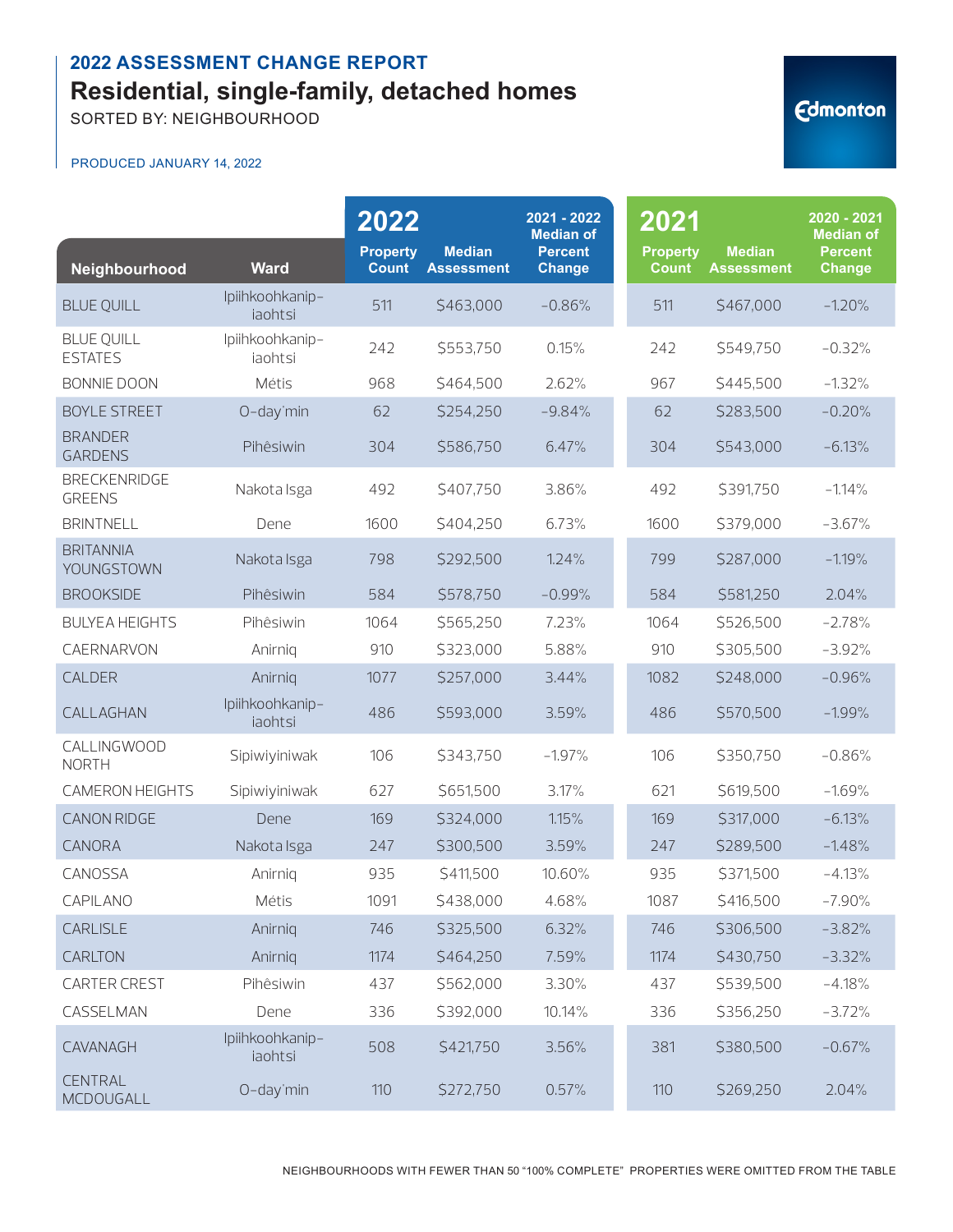SORTED BY: NEIGHBOURHOOD

| <b><i><u>Edmonton</u></i></b> |
|-------------------------------|
|                               |

|                                        |                            | 2022                            |                                    | 2021 - 2022<br><b>Median of</b> | 2021                            |                                    | 2020 - 2021<br><b>Median of</b> |
|----------------------------------------|----------------------------|---------------------------------|------------------------------------|---------------------------------|---------------------------------|------------------------------------|---------------------------------|
| Neighbourhood                          | <b>Ward</b>                | <b>Property</b><br><b>Count</b> | <b>Median</b><br><b>Assessment</b> | <b>Percent</b><br><b>Change</b> | <b>Property</b><br><b>Count</b> | <b>Median</b><br><b>Assessment</b> | <b>Percent</b><br><b>Change</b> |
| <b>CHAMBERY</b>                        | Tastawiyiniwak             | 769                             | \$490,000                          | 7.77%                           | 769                             | \$458,500                          | $-4.49%$                        |
| <b>CHAPPELLE AREA</b>                  | Ipiihkoohkanip-<br>iaohtsi | 1859                            | \$446,500                          | 4.42%                           | 1689                            | \$423,500                          | $-1.08%$                        |
| CHARLESWORTH                           | Karhiio                    | 1389                            | \$438,000                          | 5.49%                           | 1280                            | \$410,500                          | $-2.48%$                        |
| <b>CLAREVIEW TOWN</b><br><b>CENTRE</b> | Dene                       | 124                             | \$380,750                          | 6.60%                           | 126                             | \$356,750                          | $-5.08%$                        |
| CLOVERDALE                             | Métis                      | 170                             | \$682,000                          | 6.24%                           | 169                             | \$637,000                          | $-1.49%$                        |
| <b>CRAWFORD PLAINS</b>                 | Sspomitapi                 | 1102                            | \$337,500                          | 5.21%                           | 1102                            | \$320,000                          | $-3.03%$                        |
| <b>CRESTWOOD</b>                       | Nakota Isga                | 809                             | \$692,500                          | 2.63%                           | 810                             | \$668,500                          | $-2.06%$                        |
| CROMDALE                               | Métis                      | 145                             | \$441,000                          | 5.93%                           | 144                             | \$407,500                          | $-3.00%$                        |
| CRYSTALLINA NERA<br>WEST               | Tastawiyiniwak             | 660                             | \$460,750                          | 6.60%                           | 597                             | \$433,500                          | $-2.19%$                        |
| CUMBERLAND                             | Anirnig                    | 1726                            | \$388,000                          | 7.15%                           | 1726                            | \$362,500                          | $-3.39%$                        |
| <b>CY BECKER</b>                       | Dene                       | 568                             | \$464,000                          | 7.53%                           | 512                             | \$427,000                          | $-2.39%$                        |
| <b>DALY GROVE</b>                      | Sspomitapi                 | 808                             | \$323,250                          | 3.90%                           | 806                             | \$311,500                          | $-2.76%$                        |
| <b>DECHENE</b>                         | Sipiwiyiniwak              | 530                             | \$441,500                          | 6.12%                           | 530                             | \$415,000                          | $-0.85%$                        |
| <b>DELTON</b>                          | Métis                      | 637                             | \$252,000                          | 5.87%                           | 638                             | \$238,250                          | $-3.88%$                        |
| <b>DELWOOD</b>                         | Tastawiyiniwak             | 1189                            | \$301,500                          | 2.76%                           | 1189                            | \$293,500                          | 0.50%                           |
| DESROCHERS AREA                        | Ipiihkoohkanip-<br>iaohtsi | 513                             | \$453,000                          | 4.58%                           | 446                             | \$428,250                          | $-1.18%$                        |
| <b>DONSDALE</b>                        | Sipiwiyiniwak              | 383                             | \$662,000                          | 1.85%                           | 383                             | \$650,500                          | $-3.68%$                        |
| <b>DOVERCOURT</b>                      | Anirnig                    | 738                             | \$328,500                          | 6.23%                           | 739                             | \$309,000                          | $-0.18%$                        |
| <b>DUGGAN</b>                          | Papastew                   | 1064                            | \$398,500                          | 3.06%                           | 1064                            | \$387,000                          | $-0.67%$                        |
| <b>DUNLUCE</b>                         | Anirnig                    | 1174                            | \$335,000                          | 7.20%                           | 1174                            | \$312,000                          | $-3.86%$                        |
| EASTWOOD                               | Métis                      | 597                             | \$230,500                          | 2.83%                           | 598                             | \$225,250                          | 0.15%                           |
| <b>EAUX CLAIRES</b>                    | Tastawiyiniwak             | 580                             | \$422,500                          | 6.78%                           | 578                             | \$396,250                          | $-3.95%$                        |
| <b>EBBERS</b>                          | Dene                       | 159                             | \$443,000                          | 7.44%                           | 138                             | \$396,500                          | $-3.62%$                        |
| EDGEMONT                               | Sipiwiyiniwak              | 1160                            | \$472,750                          | 4.69%                           | 959                             | \$445,500                          | 0.24%                           |
| <b>EKOTA</b>                           | Karhiio                    | 531                             | \$354,500                          | 7.08%                           | 531                             | \$330,500                          | $-1.74%$                        |
| <b>ELLERSLIE</b>                       | Karhiio                    | 1074                            | \$395,500                          | 5.17%                           | 1074                            | \$377,000                          | $-3.36%$                        |
| <b>ELMWOOD</b>                         | Sipiwiyiniwak              | 741                             | \$327,500                          | 2.94%                           | 741                             | \$318,000                          | $-1.98%$                        |
| ELMWOOD PARK                           | Métis                      | 290                             | \$292,000                          | 4.75%                           | 291                             | \$276,000                          | $-0.42%$                        |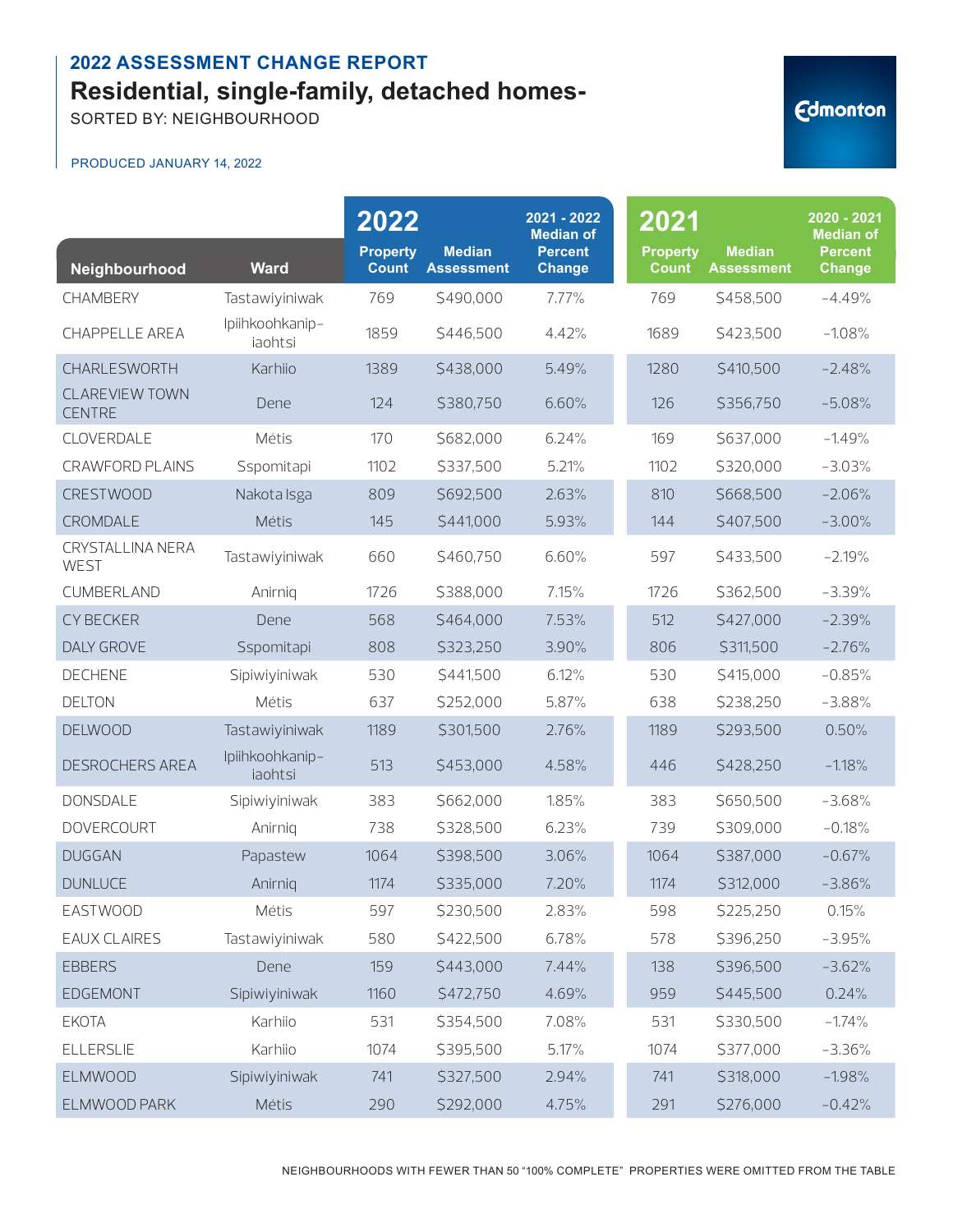SORTED BY: NEIGHBOURHOOD

| Neighbourhood                        | <b>Ward</b>                | 2022<br><b>Property</b><br><b>Count</b> | <b>Median</b><br><b>Assessment</b> | 2021 - 2022<br><b>Median of</b><br><b>Percent</b><br><b>Change</b> | 2021<br><b>Property</b><br><b>Count</b> | <b>Median</b><br><b>Assessment</b> | 2020 - 2021<br><b>Median of</b><br><b>Percent</b><br><b>Change</b> |
|--------------------------------------|----------------------------|-----------------------------------------|------------------------------------|--------------------------------------------------------------------|-----------------------------------------|------------------------------------|--------------------------------------------------------------------|
| <b>ELSINORE</b>                      | Tastawiyiniwak             | 593                                     | \$434,000                          | 11.79%                                                             | 593                                     | \$388,000                          | $-8.56%$                                                           |
| <b>EMPIRE PARK</b>                   | Papastew                   | 65                                      | \$387,000                          | 9.84%                                                              | 65                                      | \$352,000                          | $-1.90%$                                                           |
| <b>ERMINESKIN</b>                    | Ipiihkoohkanip-<br>iaohtsi | 340                                     | \$385,250                          | 1.21%                                                              | 340                                     | \$379,500                          | 0.61%                                                              |
| <b>EVANSDALE</b>                     | Tastawiyiniwak             | 1110                                    | \$330,000                          | 7.13%                                                              | 1110                                    | \$308,500                          | $-4.19%$                                                           |
| <b>FALCONER HEIGHTS</b>              | Pihêsiwin                  | 452                                     | \$520,000                          | 6.97%                                                              | 452                                     | \$484,750                          | $-7.68%$                                                           |
| <b>FOREST HEIGHTS</b>                | Métis                      | 1223                                    | \$421,000                          | 4.86%                                                              | 1222                                    | \$398,750                          | $-5.23%$                                                           |
| <b>FRASER</b>                        | Dene                       | 919                                     | \$346,500                          | 4.19%                                                              | 895                                     | \$331,000                          | $-7.76%$                                                           |
| <b>FULTON PLACE</b>                  | Métis                      | 800                                     | \$398,000                          | 9.21%                                                              | 799                                     | \$364,000                          | $-2.52%$                                                           |
| <b>GARIEPY</b>                       | Sipiwiyiniwak              | 489                                     | \$495,500                          | 4.58%                                                              | 489                                     | \$473,000                          | $-1.49%$                                                           |
| GARNEAU                              | Papastew                   | 464                                     | \$514,000                          | 1.12%                                                              | 472                                     | \$501,750                          | $-4.27%$                                                           |
| <b>GLASTONBURY</b>                   | Sipiwiyiniwak              | 1343                                    | \$411,000                          | 4.80%                                                              | 1343                                    | \$393,000                          | $-1.45%$                                                           |
| <b>GLENGARRY</b>                     | Tastawiyiniwak             | 696                                     | \$305,000                          | 5.57%                                                              | 696                                     | \$289,000                          | 0.36%                                                              |
| <b>GLENORA</b>                       | Nakota Isga                | 1155                                    | \$756,500                          | 3.23%                                                              | 1143                                    | \$721,000                          | $-6.12%$                                                           |
| <b>GLENRIDDING</b><br><b>HEIGHTS</b> | Pihêsiwin                  | 862                                     | \$494,750                          | 5.26%                                                              | 861                                     | \$470,500                          | $-1.30%$                                                           |
| <b>GLENRIDDING</b><br><b>RAVINE</b>  | Pihêsiwin                  | 409                                     | \$476,500                          | 2.68%                                                              | 235                                     | \$467,000                          | $-0.12%$                                                           |
| <b>GLENWOOD</b>                      | Nakota Isga                | 942                                     | \$318,000                          | 3.55%                                                              | 942                                     | \$306,000                          | $-1.05%$                                                           |
| <b>GOLD BAR</b>                      | Métis                      | 882                                     | \$364,250                          | 3.21%                                                              | 881                                     | \$352,500                          | $-3.57%$                                                           |
| <b>GRANDVIEW</b><br><b>HEIGHTS</b>   | Papastew                   | 350                                     | \$825,500                          | 6.08%                                                              | 343                                     | \$776,000                          | $-5.89%$                                                           |
| <b>GRANVILLE</b>                     | Sipiwiyiniwak              | 600                                     | \$523,250                          | 3.08%                                                              | 597                                     | \$505,500                          | 0.42%                                                              |
| <b>GRAYDON HILL</b>                  | Ipiihkoohkanip-<br>iaohtsi | 263                                     | \$411,000                          | 1.70%                                                              | 234                                     | \$404,250                          | $-2.91%$                                                           |
| GREENFIELD                           | Papastew                   | 1302                                    | \$421,500                          | 5.61%                                                              | 1302                                    | \$398,000                          | $-0.85%$                                                           |
| <b>GREENVIEW</b>                     | Karhiio                    | 727                                     | \$391,500                          | 7.32%                                                              | 727                                     | \$363,500                          | $-3.64%$                                                           |
| <b>GRIESBACH</b>                     | Anirnig                    | 969                                     | \$528,500                          | 7.42%                                                              | 913                                     | \$484,500                          | $-3.96%$                                                           |
| <b>GROVENOR</b>                      | Nakota Isga                | 809                                     | \$394,000                          | 6.75%                                                              | 810                                     | \$366,750                          | $-7.43%$                                                           |
| <b>HADDOW</b>                        | Pihêsiwin                  | 1081                                    | \$532,000                          | 5.68%                                                              | 1080                                    | \$503,000                          | $-6.00%$                                                           |
| <b>HAIRSINE</b>                      | Dene                       | 244                                     | \$330,000                          | 6.61%                                                              | 244                                     | \$308,000                          | $-4.05%$                                                           |
| <b>HAWKS RIDGE</b>                   | Nakota Isga                | 302                                     | \$494,000                          | 3.77%                                                              | 276                                     | \$478,750                          | $-1.21%$                                                           |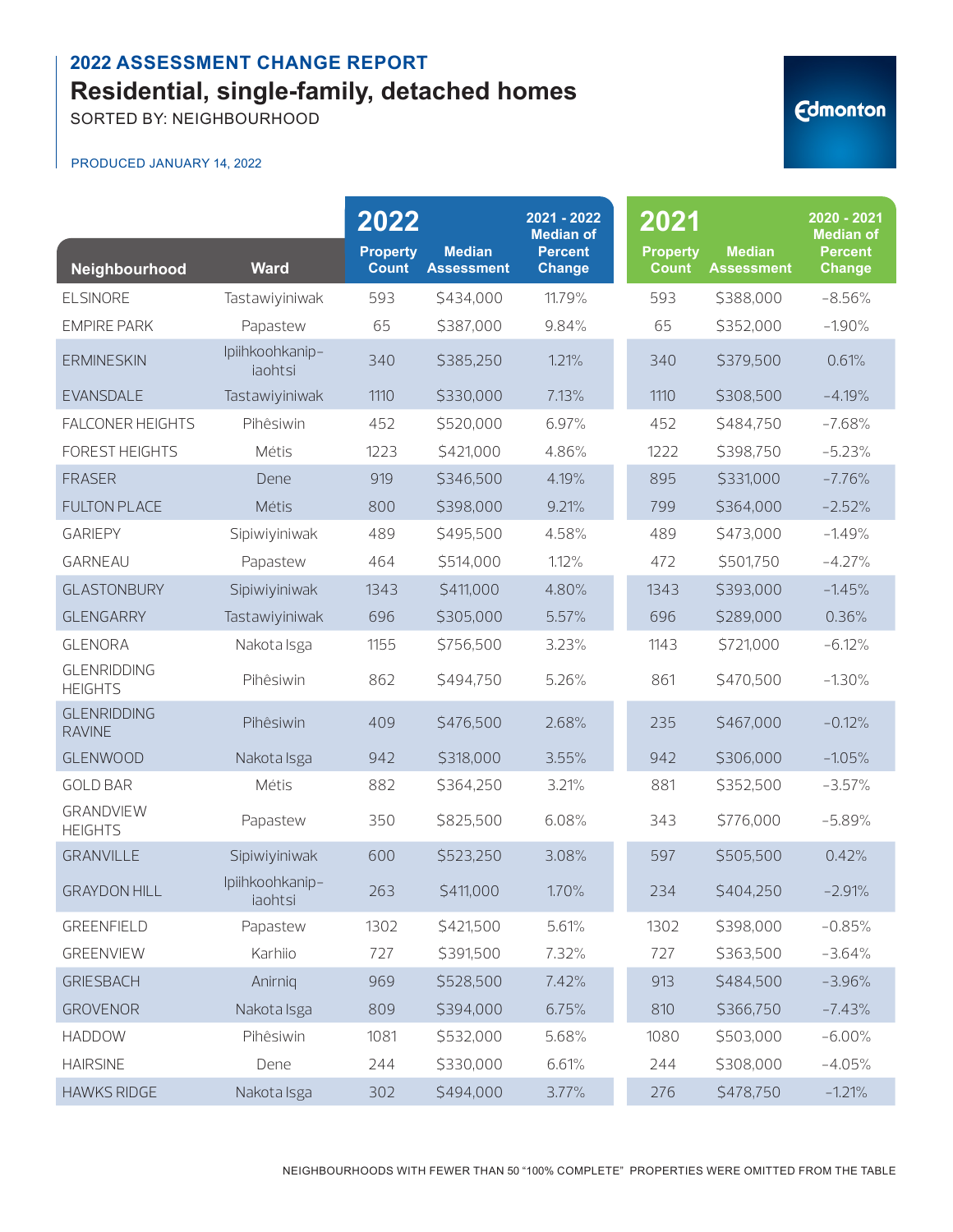SORTED BY: NEIGHBOURHOOD

| Neighbourhood                      | <b>Ward</b>                | 2022<br><b>Property</b><br><b>Count</b> | <b>Median</b><br><b>Assessment</b> | 2021 - 2022<br><b>Median of</b><br><b>Percent</b><br><b>Change</b> | 2021<br><b>Property</b><br><b>Count</b> | <b>Median</b><br><b>Assessment</b> | 2020 - 2021<br><b>Median of</b><br><b>Percent</b><br>Change |
|------------------------------------|----------------------------|-----------------------------------------|------------------------------------|--------------------------------------------------------------------|-----------------------------------------|------------------------------------|-------------------------------------------------------------|
| <b>HAYS RIDGE AREA</b>             | Ipiihkoohkanip-<br>iaohtsi | 201                                     | \$962,000                          | 11.33%                                                             | 177                                     | \$884,000                          | $-5.28%$                                                    |
| HAZELDEAN                          | Papastew                   | 940                                     | \$377,500                          | 5.62%                                                              | 940                                     | \$356,500                          | $-4.08%$                                                    |
| <b>HENDERSON</b><br><b>ESTATES</b> | Pihêsiwin                  | 575                                     | \$652,000                          | 5.39%                                                              | 575                                     | \$605,500                          | $-5.64%$                                                    |
| <b>HIGHLANDS</b>                   | Métis                      | 1075                                    | \$388,000                          | 2.68%                                                              | 1076                                    | \$372,500                          | $-7.35%$                                                    |
| <b>HIGH PARK</b>                   | Nakota Isga                | 576                                     | \$298,500                          | 6.11%                                                              | 575                                     | \$280,000                          | $-5.51%$                                                    |
| <b>HILLVIEW</b>                    | Karhiio                    | 728                                     | \$348,250                          | 5.15%                                                              | 728                                     | \$329,500                          | $-1.70%$                                                    |
| <b>HODGSON</b>                     | Pihêsiwin                  | 601                                     | \$555,500                          | $-0.31%$                                                           | 601                                     | \$555,500                          | $-0.23%$                                                    |
| HOLLICK-KENYON                     | Dene                       | 1376                                    | \$401,250                          | 6.30%                                                              | 1370                                    | \$378,000                          | $-4.28%$                                                    |
| <b>HOLYROOD</b>                    | Métis                      | 1029                                    | \$409,500                          | 4.13%                                                              | 1025                                    | \$392,000                          | $-0.95%$                                                    |
| HOMESTEADER                        | Dene                       | 493                                     | \$312,500                          | 5.17%                                                              | 493                                     | \$297,500                          | $-6.54%$                                                    |
| <b>HUDSON</b>                      | Anirnig                    | 531                                     | \$443,000                          | 7.45%                                                              | 531                                     | \$414,000                          | $-3.90%$                                                    |
| <b>IDYLWYLDE</b>                   | Métis                      | 494                                     | \$362,250                          | 2.06%                                                              | 494                                     | \$355,000                          | $-2.23%$                                                    |
| <b>INGLEWOOD</b>                   | Anirnig                    | 789                                     | \$339,000                          | 4.30%                                                              | 783                                     | \$323,500                          | $-2.34%$                                                    |
| <b>JACKSON HEIGHTS</b>             | Sspomitapi                 | 1105                                    | \$387,500                          | 5.52%                                                              | 1105                                    | \$367,500                          | $-1.68%$                                                    |
| <b>JAMIESON PLACE</b>              | Sipiwiyiniwak              | 1251                                    | \$390,000                          | 4.27%                                                              | 1251                                    | \$375,500                          | $-0.95%$                                                    |
| <b>JASPER PARK</b>                 | Sipiwiyiniwak              | 437                                     | \$334,000                          | 9.62%                                                              | 439                                     | \$303,000                          | $-3.30%$                                                    |
| <b>KAMEYOSEK</b>                   | Karhiio                    | 279                                     | \$337,000                          | 4.94%                                                              | 279                                     | \$320,000                          | $-3.19%$                                                    |
| <b>KEHEEWIN</b>                    | Ipiihkoohkanip-<br>iaohtsi | 589                                     | \$405,000                          | 0.11%                                                              | 589                                     | \$404,000                          | 0.39%                                                       |
| KENILWORTH                         | Métis                      | 877                                     | \$381,500                          | 3.72%                                                              | 877                                     | \$367,000                          | $-1.36%$                                                    |
| <b>KENSINGTON</b>                  | Anirniq                    | 1011                                    | \$300,500                          | 3.02%                                                              | 1011                                    | \$291,000                          | 1.04%                                                       |
| KERNOHAN                           | Dene                       | 722                                     | \$310,000                          | 4.27%                                                              | 722                                     | \$297,750                          | $-3.62%$                                                    |
| <b>KESWICK AREA</b>                | Pihêsiwin                  | 1038                                    | \$578,750                          | 2.47%                                                              | 772                                     | \$576,750                          | $-3.68%$                                                    |
| KILDARE                            | Tastawiyiniwak             | 535                                     | \$313,500                          | 4.98%                                                              | 535                                     | \$298,500                          | $-4.60%$                                                    |
| <b>KILKENNY</b>                    | Tastawiyiniwak             | 1274                                    | \$328,000                          | 7.16%                                                              | 1274                                    | \$306,000                          | $-4.82%$                                                    |
| KILLARNEY                          | Tastawiyiniwak             | 672                                     | \$293,000                          | 3.49%                                                              | 672                                     | \$284,000                          | 0.00%                                                       |
| KING EDWARD PARK                   | Métis                      | 1162                                    | \$362,000                          | 1.81%                                                              | 1174                                    | \$355,500                          | $-1.41%$                                                    |
| KINGLET GARDENS                    | Nakota Isga                | 87                                      | \$555,000                          | 1.40%                                                              | 58                                      | \$592,500                          | 2.89%                                                       |
| KINISKI GARDENS                    | Sspomitapi                 | 2076                                    | \$323,500                          | 4.54%                                                              | 2076                                    | \$308,000                          | $-1.95%$                                                    |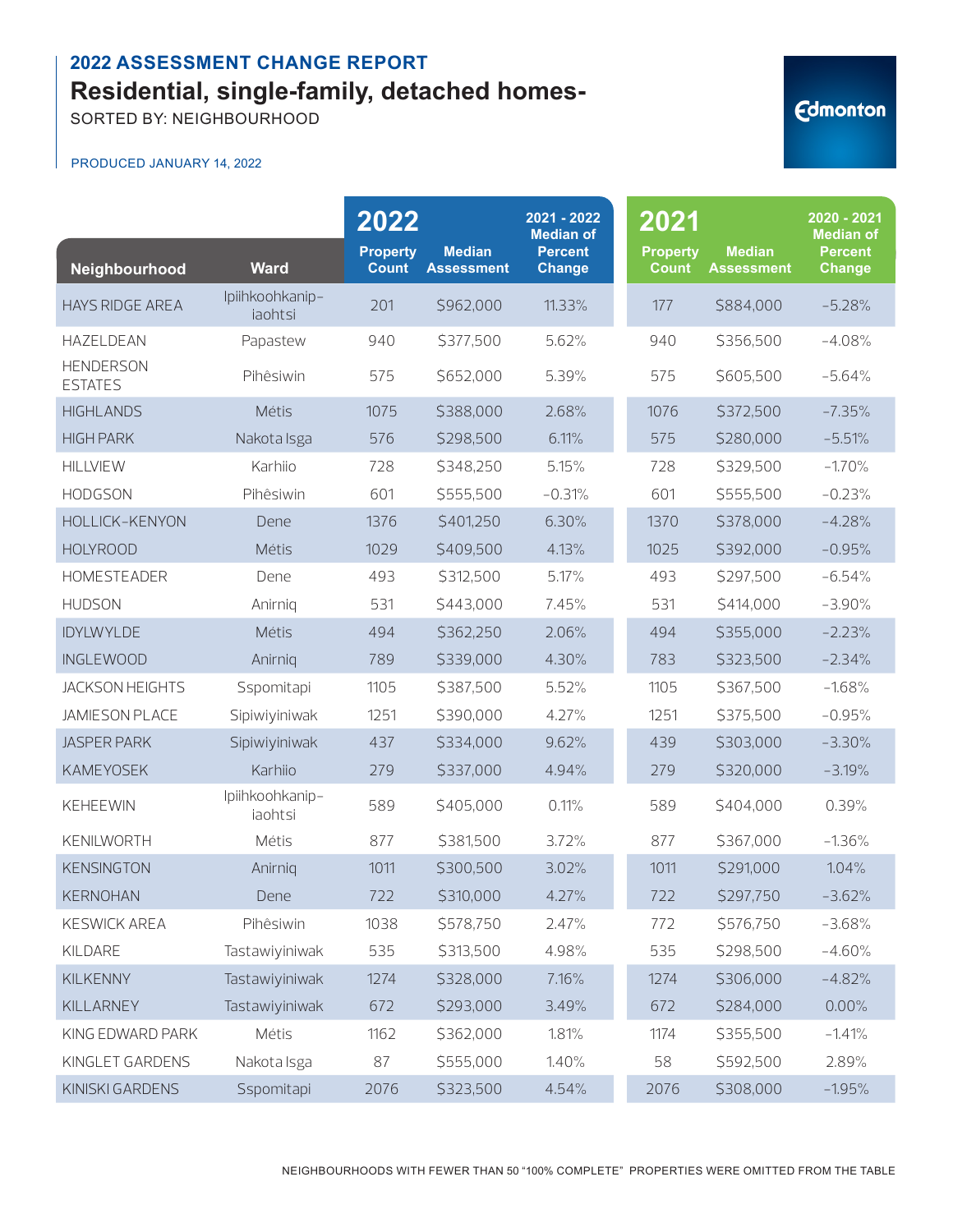SORTED BY: NEIGHBOURHOOD

#### PRODUCED JANUARY 14, 2022

| Neighbourhood                    | <b>Ward</b>                | 2022<br><b>Property</b><br><b>Count</b> | <b>Median</b><br><b>Assessment</b> | 2021 - 2022<br><b>Median of</b><br><b>Percent</b><br><b>Change</b> | 2021<br><b>Property</b><br><b>Count</b> | <b>Median</b><br><b>Assessment</b> | 2020 - 2021<br><b>Median of</b><br><b>Percent</b><br><b>Change</b> |
|----------------------------------|----------------------------|-----------------------------------------|------------------------------------|--------------------------------------------------------------------|-----------------------------------------|------------------------------------|--------------------------------------------------------------------|
| <b>KIRKNESS</b>                  | Dene                       | 716                                     | \$327,000                          | 5.88%                                                              | 708                                     | \$305,750                          | $-2.75%$                                                           |
| KLARVATTEN                       | Tastawiyiniwak             | 1557                                    | \$394,000                          | 7.07%                                                              | 1547                                    | \$368,000                          | $-4.15%$                                                           |
| LAGO LINDO                       | Tastawiyiniwak             | 1241                                    | \$341,500                          | 7.69%                                                              | 1241                                    | \$317,500                          | $-4.38%$                                                           |
| LANSDOWNE                        | Papastew                   | 338                                     | \$611,250                          | 1.21%                                                              | 338                                     | \$601,500                          | $-3.14%$                                                           |
| <b>LA PERLE</b>                  | Nakota Isga                | 968                                     | \$373,000                          | 4.35%                                                              | 968                                     | \$357,500                          | 0.38%                                                              |
| <b>LARKSPUR</b>                  | Sspomitapi                 | 1209                                    | \$394,500                          | 4.76%                                                              | 1209                                    | \$376,000                          | $-2.15%$                                                           |
| LAUDERDALE                       | Anirnig                    | 622                                     | \$291,500                          | 5.16%                                                              | 623                                     | \$278,000                          | $-0.35%$                                                           |
| LAUREL                           | Sspomitapi                 | 2118                                    | \$464,500                          | 6.22%                                                              | 1947                                    | \$432,500                          | $-0.79%$                                                           |
| <b>LAURIER HEIGHTS</b>           | Sipiwiyiniwak              | 934                                     | \$652,750                          | $-0.38%$                                                           | 931                                     | \$659,500                          | 4.97%                                                              |
| <b>LEE RIDGE</b>                 | Karhiio                    | 372                                     | \$352,000                          | 3.99%                                                              | 373                                     | \$339,000                          | $-0.76%$                                                           |
| LEGER                            | Pihêsiwin                  | 623                                     | \$509,500                          | 6.05%                                                              | 623                                     | \$478,500                          | $-2.76%$                                                           |
| <b>LENDRUM PLACE</b>             | Papastew                   | 595                                     | \$459,500                          | 5.82%                                                              | 597                                     | \$431,500                          | 0.17%                                                              |
| <b>LORELEI</b>                   | Tastawiyiniwak             | 813                                     | \$333,000                          | 6.47%                                                              | 813                                     | \$313,000                          | $-4.06%$                                                           |
| <b>LYMBURN</b>                   | Sipiwiyiniwak              | 1508                                    | \$349,500                          | 4.57%                                                              | 1508                                    | \$334,750                          | $-0.49%$                                                           |
| LYNNWOOD                         | Sipiwiyiniwak              | 776                                     | \$381,000                          | 7.38%                                                              | 776                                     | \$354,750                          | $-1.22%$                                                           |
| <b>MACEWAN</b>                   | Ipiihkoohkanip-<br>iaohtsi | 1011                                    | \$412,000                          | 3.81%                                                              | 1011                                    | \$396,500                          | $-4.01%$                                                           |
| MACTAGGART                       | Pihêsiwin                  | 550                                     | \$766,500                          | 3.25%                                                              | 550                                     | \$738,250                          | $-0.32%$                                                           |
| MAGRATH HEIGHTS                  | Pihêsiwin                  | 827                                     | \$771,500                          | 7.20%                                                              | 826                                     | \$720,500                          | $-1.01%$                                                           |
| MALMO PLAINS                     | Papastew                   | 634                                     | \$463,000                          | 9.15%                                                              | 633                                     | \$423,000                          | $-3.18%$                                                           |
| <b>MAPLE</b>                     | Sspomitapi                 | 586                                     | \$465,750                          | 5.48%                                                              | 537                                     | \$436,500                          | $-2.67%$                                                           |
| <b>MATT BERRY</b>                | Dene                       | 1069                                    | \$427,000                          | 7.60%                                                              | 1065                                    | \$398,500                          | $-4.30%$                                                           |
| <b>MAYFIELD</b>                  | Nakota Isga                | 771                                     | \$299,000                          | 3.79%                                                              | 770                                     | \$288,000                          | $-1.02%$                                                           |
| <b>MAYLIEWAN</b>                 | Tastawiyiniwak             | 1206                                    | \$420,500                          | 7.17%                                                              | 1206                                    | \$392,500                          | $-5.05%$                                                           |
| <b>MCCAULEY</b>                  | O-day'min                  | 690                                     | \$234,750                          | 0.81%                                                              | 696                                     | \$233,250                          | 2.66%                                                              |
| MCCONACHIE AREA                  | Dene                       | 2008                                    | \$458,500                          | 6.08%                                                              | 1761                                    | \$433,000                          | $-3.14%$                                                           |
| <b>MCKERNAN</b>                  | Papastew                   | 747                                     | \$488,500                          | 3.01%                                                              | 756                                     | \$476,750                          | $-3.33%$                                                           |
| <b>MCLEOD</b>                    | Dene                       | 872                                     | \$318,000                          | 5.87%                                                              | 872                                     | \$301,500                          | $-4.44%$                                                           |
| <b>MCQUEEN</b>                   | Nakota Isga                | 417                                     | \$367,500                          | 1.92%                                                              | 417                                     | \$360,500                          | 3.81%                                                              |
| <b>MEADOWLARK</b><br><b>PARK</b> | Sipiwiyiniwak              | 905                                     | \$348,500                          | 2.35%                                                              | 907                                     | \$340,000                          | 2.24%                                                              |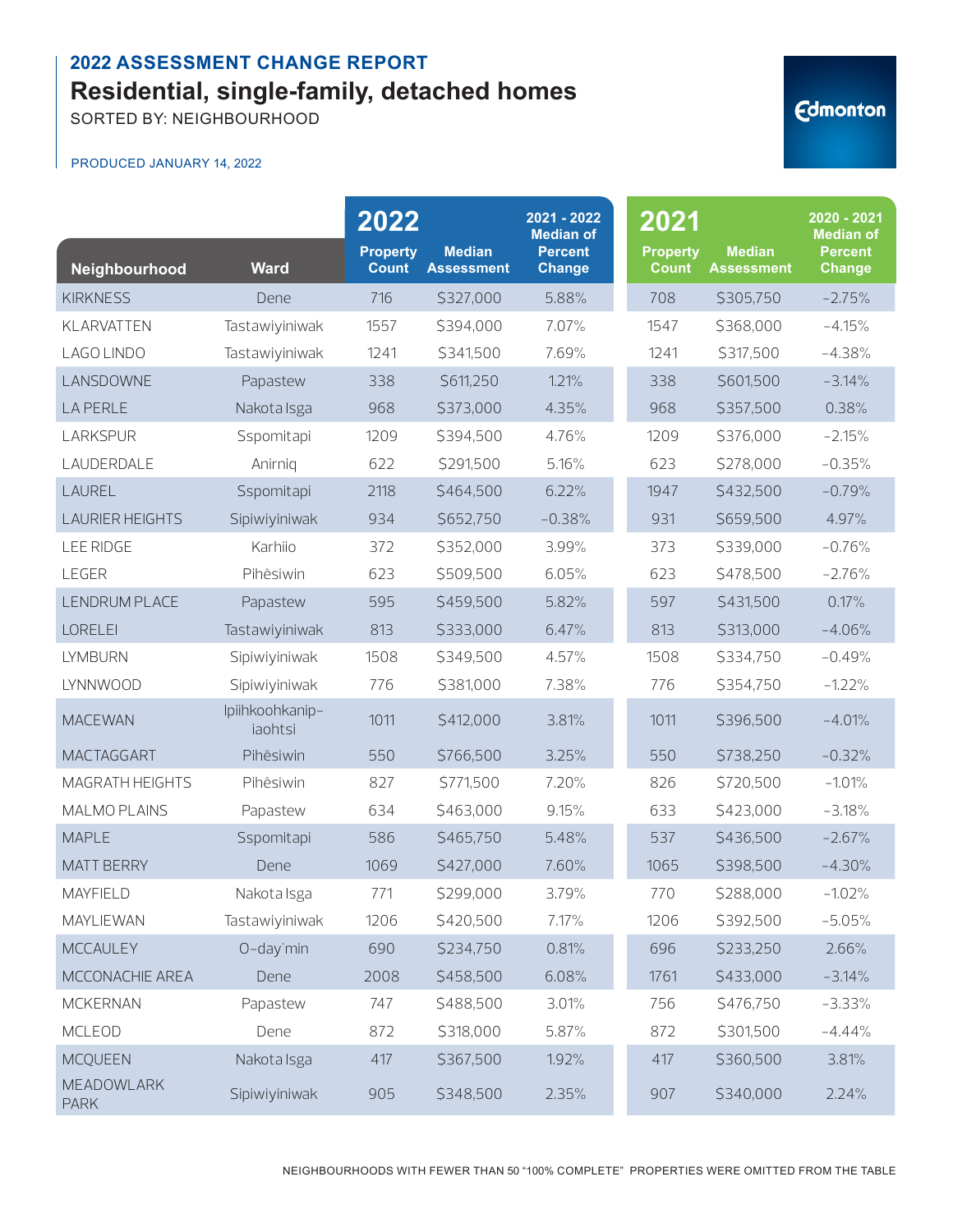SORTED BY: NEIGHBOURHOOD

#### PRODUCED JANUARY 14, 2022

|                           |                            | 2022<br><b>Property</b> | <b>Median</b>     | 2021 - 2022<br><b>Median of</b><br><b>Percent</b> | 2021<br><b>Property</b> | <b>Median</b>     | 2020 - 2021<br><b>Median of</b><br><b>Percent</b> |
|---------------------------|----------------------------|-------------------------|-------------------|---------------------------------------------------|-------------------------|-------------------|---------------------------------------------------|
| Neighbourhood             | <b>Ward</b>                | <b>Count</b>            | <b>Assessment</b> | <b>Change</b>                                     | <b>Count</b>            | <b>Assessment</b> | <b>Change</b>                                     |
| <b>MENISA</b>             | Karhiio                    | 752                     | \$348,250         | 10.31%                                            | 753                     | \$316,000         | $-1.86%$                                          |
| MEYOKUMIN                 | Karhiio                    | 611                     | \$328,000         | 4.80%                                             | 611                     | \$311,500         | $-3.38%$                                          |
| <b>MEYONOHK</b>           | Karhiio                    | 524                     | \$329,250         | 6.73%                                             | 524                     | \$309,000         | $-4.37%$                                          |
| <b>MICHAELS PARK</b>      | Karhiio                    | 442                     | \$351,500         | 5.67%                                             | 442                     | \$332,500         | $-1.92%$                                          |
| <b>MILLER</b>             | Dene                       | 649                     | \$382,500         | 7.50%                                             | 649                     | \$355,000         | $-4.71%$                                          |
| <b>MINCHAU</b>            | Sspomitapi                 | 808                     | \$323,250         | 5.76%                                             | 808                     | \$305,000         | $-3.43%$                                          |
| <b>MONTROSE</b>           | Métis                      | 976                     | \$231,500         | 2.65%                                             | 975                     | \$225,500         | $-1.06%$                                          |
| <b>NEWTON</b>             | Métis                      | 1036                    | \$284,500         | 7.37%                                             | 1037                    | \$265,500         | $-1.80%$                                          |
| NORTH GLENORA             | Nakota Isga                | 708                     | \$398,250         | 3.26%                                             | 706                     | \$384,000         | $-1.08%$                                          |
| NORTHMOUNT                | Tastawiyiniwak             | 819                     | \$347,500         | 11.51%                                            | 819                     | \$312,000         | $-4.81%$                                          |
| OGILVIE RIDGE             | Pihêsiwin                  | 296                     | \$637,000         | 1.09%                                             | 296                     | \$628,250         | $-1.06%$                                          |
| <b>OLESKIW</b>            | Sipiwiyiniwak              | 907                     | \$646,000         | 5.99%                                             | 908                     | \$607,500         | $-5.81%$                                          |
| OLIVER                    | O-day'min                  | 70                      | \$476,250         | $-2.28%$                                          | 72                      | \$494,250         | $-7.75%$                                          |
| ORMSBY PLACE              | Sipiwiyiniwak              | 1038                    | \$430,500         | 6.20%                                             | 1038                    | \$405,750         | $-1.00%$                                          |
| <b>OTTEWELL</b>           | Métis                      | 2068                    | \$395,500         | 4.42%                                             | 2069                    | \$377,500         | $-1.78%$                                          |
| OVERLANDERS               | Dene                       | 310                     | \$329,250         | 4.38%                                             | 310                     | \$313,750         | $-3.12%$                                          |
| <b>OXFORD</b>             | Anirnig                    | 989                     | \$418,500         | 3.43%                                             | 989                     | \$405,500         | 0.38%                                             |
| <b>OZERNA</b>             | Tastawiyiniwak             | 1115                    | \$414,500         | 6.53%                                             | 1115                    | \$389,500         | $-3.54%$                                          |
| <b>PAISLEY</b>            | Ipiihkoohkanip-<br>iaohtsi | 362                     | \$427,000         | 2.35%                                             | 308                     | \$413,000         | $-1.33%$                                          |
| PARKALLEN                 | Papastew                   | 744                     | \$443,500         | 5.91%                                             | 741                     | \$418,000         | $-4.63%$                                          |
| PARKDALE                  | Métis                      | 972                     | \$222,750         | 3.58%                                             | 977                     | \$216,000         | $-0.22%$                                          |
| PARKVIEW                  | Sipiwiyiniwak              | 1321                    | \$564,000         | 7.43%                                             | 1319                    | \$521,000         | $-7.55%$                                          |
| PATRICIA HEIGHTS          | Sipiwiyiniwak              | 326                     | \$503,000         | $-0.23%$                                          | 323                     | \$499,000         | 1.56%                                             |
| PLEASANTVIEW              | Papastew                   | 800                     | \$430,250         | 2.03%                                             | 798                     | \$419,500         | $-1.56%$                                          |
| POLLARD<br><b>MEADOWS</b> | Sspomitapi                 | 692                     | \$326,000         | 4.48%                                             | 693                     | \$311,500         | $-3.21%$                                          |
| POTTER GREENS             | Nakota Isga                | 471                     | \$495,500         | 4.97%                                             | 471                     | \$473,500         | $-1.19%$                                          |
| PRINCE CHARLES            | Anirnig                    | 390                     | \$289,000         | 4.91%                                             | 392                     | \$274,000         | $-1.29%$                                          |
| PRINCE RUPERT             | O-day'min                  | 346                     | \$324,000         | $-3.70%$                                          | 346                     | \$345,000         | 7.17%                                             |
| QUEEN<br>ALEXANDRA        | Papastew                   | 674                     | \$391,000         | 0.21%                                             | 683                     | \$383,000         | $-0.92%$                                          |

NEIGHBOURHOODS WITH FEWER THAN 50 "100% COMPLETE" PROPERTIES WERE OMITTED FROM THE TABLE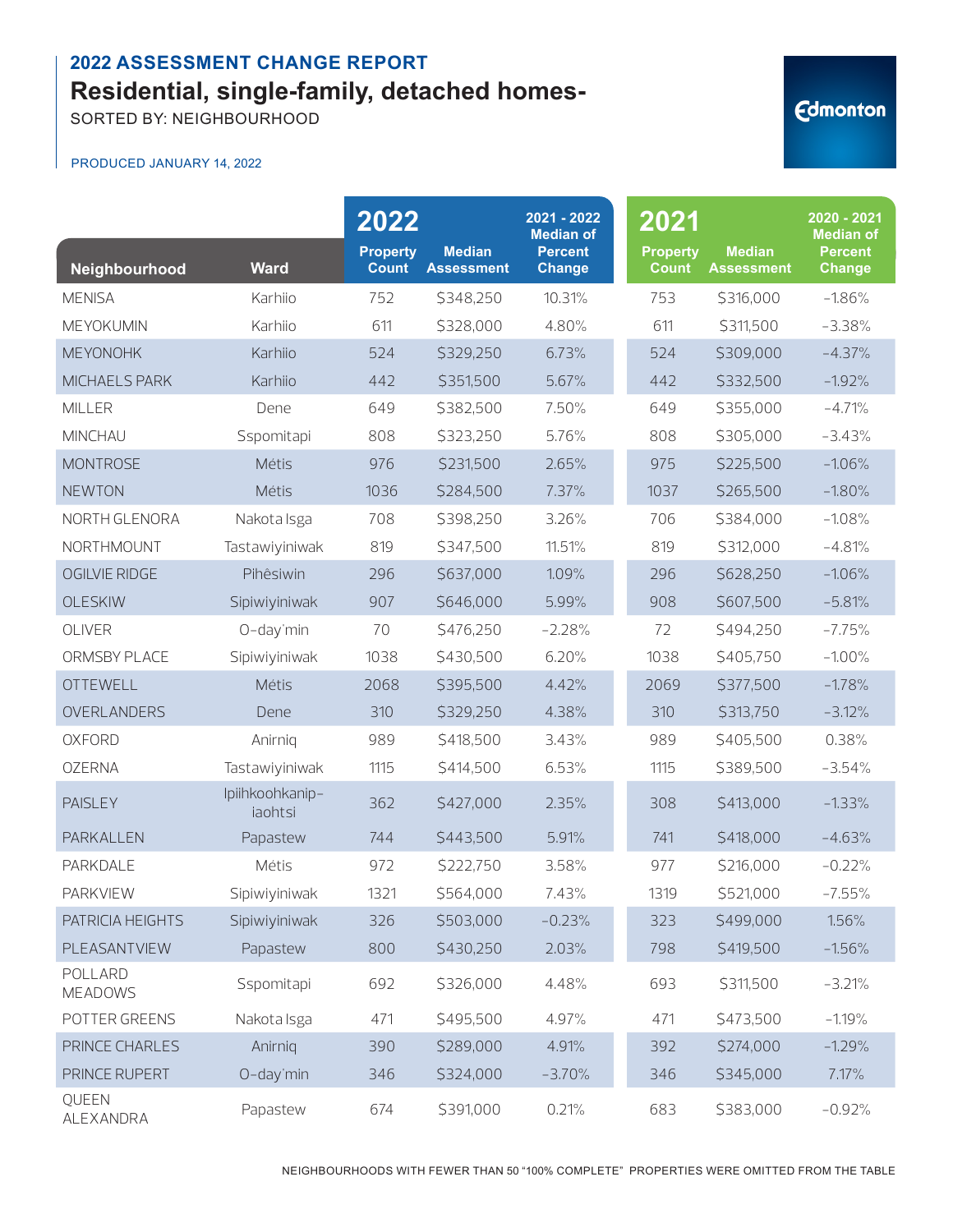SORTED BY: NEIGHBOURHOOD

#### PRODUCED JANUARY 14, 2022

| Neighbourhood                      | <b>Ward</b>                | 2022<br><b>Property</b><br><b>Count</b> | <b>Median</b><br><b>Assessment</b> | 2021 - 2022<br><b>Median of</b><br><b>Percent</b><br><b>Change</b> | 2021<br><b>Property</b><br><b>Count</b> | <b>Median</b><br><b>Assessment</b> | 2020 - 2021<br><b>Median of</b><br><b>Percent</b><br><b>Change</b> |
|------------------------------------|----------------------------|-----------------------------------------|------------------------------------|--------------------------------------------------------------------|-----------------------------------------|------------------------------------|--------------------------------------------------------------------|
| <b>OUEEN MARY PARK</b>             | O-day'min                  | 395                                     | \$359,500                          | 1.13%                                                              | 396                                     | \$352,500                          | 2.56%                                                              |
| QUESNELL HEIGHTS                   | Sipiwiyiniwak              | 124                                     | \$724,500                          | 5.64%                                                              | 124                                     | \$688,250                          | $-6.45%$                                                           |
| RAMSAY HEIGHTS                     | Pihêsiwin                  | 723                                     | \$546,000                          | $-1.38%$                                                           | 725                                     | \$556,000                          | $-0.48%$                                                           |
| <b>RAPPERSWIL</b>                  | Anirnig                    | 721                                     | \$468,000                          | 6.96%                                                              | 708                                     | \$434,250                          | $-2.41%$                                                           |
| RHATIGAN RIDGE                     | Pihêsiwin                  | 1012                                    | \$548,500                          | 2.14%                                                              | 1012                                    | \$539,750                          | $-0.42%$                                                           |
| <b>RICHFIELD</b>                   | Karhiio                    | 472                                     | \$339,750                          | 5.19%                                                              | 472                                     | \$322,500                          | $-1.44%$                                                           |
| <b>RICHFORD</b>                    | Ipiihkoohkanip-<br>iaohtsi | 128                                     | \$580,000                          | 3.35%                                                              | 129                                     | \$554,000                          | 0.36%                                                              |
| RIDEAU PARK                        | Papastew                   | 274                                     | \$399,500                          | $-1.74%$                                                           | 274                                     | \$406,750                          | $-4.16%$                                                           |
| RIO TERRACE                        | Sipiwiyiniwak              | 507                                     | \$490,500                          | 5.47%                                                              | 505                                     | \$464,000                          | 0.63%                                                              |
| <b>RITCHIE</b>                     | Papastew                   | 1039                                    | \$382,500                          | 0.22%                                                              | 1041                                    | \$379,000                          | 0.78%                                                              |
| <b>RIVERDALE</b>                   | O-day'min                  | 354                                     | \$575,250                          | 6.67%                                                              | 352                                     | \$542,750                          | $-0.10%$                                                           |
| RIVERVIEW AREA                     | Sipiwiyiniwak              | 122                                     | \$818,000                          | 6.63%                                                              | 122                                     | \$759,250                          | $-4.31%$                                                           |
| <b>ROSENTHAL</b>                   | Nakota Isga                | 905                                     | \$463,000                          | 4.19%                                                              | 827                                     | \$443,000                          | 0.68%                                                              |
| <b>ROSSDALE</b>                    | O-day'min                  | 165                                     | \$616,500                          | $-0.36%$                                                           | 164                                     | \$609,250                          | $-1.35%$                                                           |
| <b>ROSSLYN</b>                     | Anirniq                    | 832                                     | \$291,000                          | 4.10%                                                              | 833                                     | \$280,000                          | $-3.18%$                                                           |
| ROYAL GARDENS                      | Papastew                   | 600                                     | \$398,000                          | 7.92%                                                              | 600                                     | \$368,000                          | $-3.89%$                                                           |
| RUNDLE HEIGHTS                     | Métis                      | 491                                     | \$308,500                          | 2.08%                                                              | 491                                     | \$302,000                          | $-1.60%$                                                           |
| RURAL NORTH EAST<br>SOUTH STURGEON | Dene                       | 206                                     | \$728,750                          | 6.66%                                                              | 206                                     | \$680,750                          | $-3.05%$                                                           |
| <b>RUTHERFORD</b>                  | Ipiihkoohkanip-<br>iaohtsi | 1859                                    | \$466,000                          | 3.42%                                                              | 1860                                    | \$449,000                          | $-1.84%$                                                           |
| <b>SAKAW</b>                       | Karhiio                    | 948                                     | \$324,500                          | 7.49%                                                              | 947                                     | \$301,500                          | $-4.92%$                                                           |
| <b>SATOO</b>                       | Karhiio                    | 897                                     | \$323,000                          | 5.71%                                                              | 897                                     | \$304,500                          | $-6.68%$                                                           |
| <b>SCHONSEE</b>                    | Tastawiyiniwak             | 871                                     | \$504,000                          | 7.01%                                                              | 838                                     | \$468,500                          | $-3.50%$                                                           |
| <b>SECORD</b>                      | Nakota Isga                | 1954                                    | \$445,250                          | 3.88%                                                              | 1741                                    | \$427,000                          | $-0.12%$                                                           |
| <b>SHERBROOKE</b>                  | Anirnig                    | 705                                     | \$321,000                          | 3.33%                                                              | 703                                     | \$309,500                          | 0.97%                                                              |
| SHERWOOD                           | Sipiwiyiniwak              | 345                                     | \$284,500                          | 3.65%                                                              | 343                                     | \$272,000                          | $-1.01%$                                                           |
| <b>SIFTON PARK</b>                 | Dene                       | 255                                     | \$320,000                          | 5.78%                                                              | 255                                     | \$303,000                          | $-4.95%$                                                           |
| SILVER BERRY                       | Sspomitapi                 | 1626                                    | \$390,500                          | 5.52%                                                              | 1625                                    | \$370,500                          | $-3.02%$                                                           |
| SKYRATTLER                         | Ipiihkoohkanip-<br>iaohtsi | 181                                     | \$442,000                          | $-1.46%$                                                           | 181                                     | \$447,500                          | 1.94%                                                              |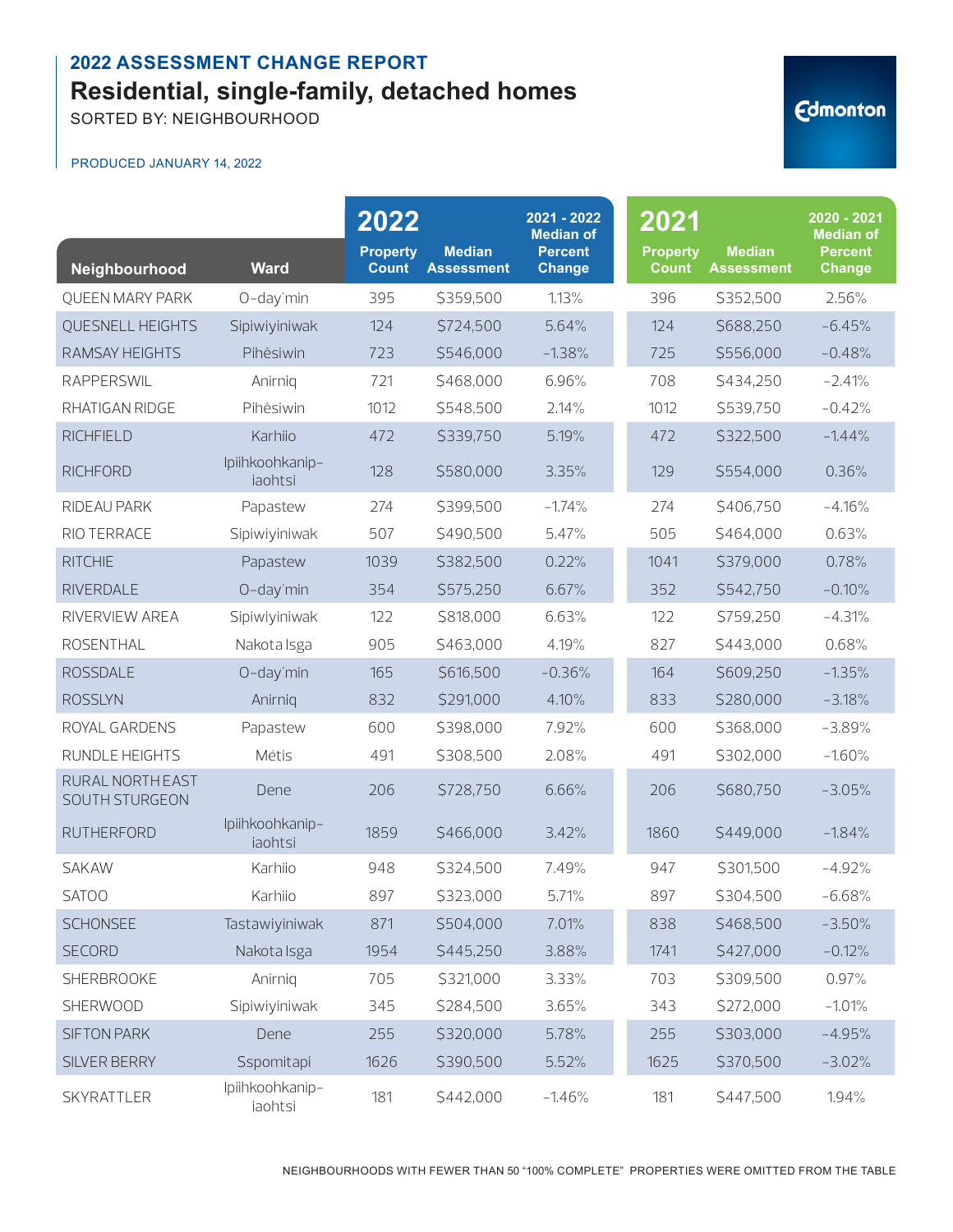SORTED BY: NEIGHBOURHOOD

#### PRODUCED JANUARY 14, 2022

| Neighbourhood                       | <b>Ward</b>                | 2022<br><b>Property</b><br><b>Count</b> | <b>Median</b><br><b>Assessment</b> | 2021 - 2022<br><b>Median of</b><br><b>Percent</b><br><b>Change</b> | 2021<br><b>Property</b><br><b>Count</b> | <b>Median</b><br><b>Assessment</b> | 2020 - 2021<br><b>Median of</b><br><b>Percent</b><br><b>Change</b> |
|-------------------------------------|----------------------------|-----------------------------------------|------------------------------------|--------------------------------------------------------------------|-----------------------------------------|------------------------------------|--------------------------------------------------------------------|
| SOUTH<br>TERWILLEGAR                | Pihêsiwin                  | 1490                                    | \$450,000                          | 1.71%                                                              | 1488                                    | \$438,500                          | $-1.81%$                                                           |
| SPRUCE AVENUE                       | O-day'min                  | 437                                     | \$282,000                          | 3.78%                                                              | 443                                     | \$273,500                          | $-2.76%$                                                           |
| <b>STARLING</b>                     | Nakota Isga                | 427                                     | \$530,000                          | 4.79%                                                              | 416                                     | \$506,500                          | 0.22%                                                              |
| <b>STEINHAUER</b>                   | Ipiihkoohkanip-<br>iaohtsi | 577                                     | \$406,000                          | $-1.00%$                                                           | 577                                     | \$407,000                          | 1.16%                                                              |
| STEWART GREENS                      | Nakota Isga                | 330                                     | \$450,500                          | 5.02%                                                              | 281                                     | \$437,500                          | 0.00%                                                              |
| <b>STILLWATER</b>                   | Sipiwiyiniwak              | 205                                     | \$405,000                          | 1.24%                                                              | 176                                     | \$397,500                          | $-0.61%$                                                           |
| <b>STRATHCONA</b>                   | Papastew                   | 1142                                    | \$489,500                          | 4.63%                                                              | 1143                                    | \$464,000                          | $-3.33%$                                                           |
| <b>STRATHEARN</b>                   | Métis                      | 601                                     | \$424,000                          | 4.03%                                                              | 600                                     | \$405,500                          | $-5.93%$                                                           |
| <b>SUDER GREENS</b>                 | Nakota Isga                | 792                                     | \$417,500                          | 3.64%                                                              | 792                                     | \$401,000                          | $-1.08%$                                                           |
| <b>SUMMERLEA</b>                    | Sipiwiyiniwak              | 267                                     | \$399,500                          | 5.95%                                                              | 267                                     | \$377,500                          | 0.25%                                                              |
| <b>SUMMERSIDE</b>                   | Karhiio                    | 3268                                    | \$496,000                          | 5.46%                                                              | 3253                                    | \$468,000                          | $-2.01%$                                                           |
| <b>SWEET GRASS</b>                  | Ipiihkoohkanip-<br>iaohtsi | 447                                     | \$477,000                          | 6.37%                                                              | 447                                     | \$449,500                          | $-1.57%$                                                           |
| <b>TAMARACK</b>                     | Sspomitapi                 | 1092                                    | \$413,250                          | 5.46%                                                              | 1087                                    | \$393,500                          | $-1.07%$                                                           |
| <b>TERRACE HEIGHTS</b>              | Métis                      | 512                                     | \$370,500                          | 2.59%                                                              | 512                                     | \$361,000                          | $-3.95%$                                                           |
| <b>TERWILLEGAR</b><br><b>TOWNE</b>  | Pihêsiwin                  | 1491                                    | \$438,500                          | 3.61%                                                              | 1491                                    | \$423,000                          | $-1.05%$                                                           |
| THE HAMPTONS                        | Sipiwiyiniwak              | 2352                                    | \$448,750                          | 4.23%                                                              | 2352                                    | \$429,500                          | $-0.94%$                                                           |
| THE ORCHARDS AT<br><b>ELLERSLIE</b> | Karhiio                    | 1216                                    | \$459,250                          | 4.91%                                                              | 1049                                    | \$429,500                          | $-0.41%$                                                           |
| THE UPLANDS                         | Sipiwiyiniwak              | 268                                     | \$481,250                          | 4.50%                                                              | 178                                     | \$472,500                          | 2.23%                                                              |
| <b>THORNCLIFF</b>                   | Sipiwiyiniwak              | 394                                     | \$358,750                          | 8.86%                                                              | 394                                     | \$329,000                          | $-1.70%$                                                           |
| TIPASKAN                            | Karhiio                    | 426                                     | \$332,250                          | 5.24%                                                              | 425                                     | \$315,500                          | $-6.05%$                                                           |
| TRUMPETER AREA                      | Nakota Isga                | 485                                     | \$523,500                          | 4.51%                                                              | 414                                     | \$504,500                          | $-0.54%$                                                           |
| <b>TWEDDLE PLACE</b>                | Karhiio                    | 549                                     | \$352,000                          | 5.20%                                                              | 549                                     | \$333,000                          | $-1.70%$                                                           |
| <b>TWIN BROOKS</b>                  | Ipiihkoohkanip-<br>iaohtsi | 1900                                    | \$487,500                          | 5.13%                                                              | 1900                                    | \$462,000                          | $-3.29%$                                                           |
| <b>VIRGINIA PARK</b>                | Métis                      | 173                                     | \$393,000                          | 6.85%                                                              | 176                                     | \$365,500                          | $-3.75%$                                                           |
| WALKER                              | Karhiio                    | 1948                                    | \$467,750                          | 5.74%                                                              | 1869                                    | \$442,500                          | $-1.76%$                                                           |
| <b>WEBBER GREENS</b>                | Nakota Isga                | 655                                     | \$453,000                          | 4.99%                                                              | 652                                     | \$430,500                          | 0.12%                                                              |
| WEDGEWOOD<br><b>HEIGHTS</b>         | Sipiwiyiniwak              | 516                                     | \$514,750                          | 5.67%                                                              | 516                                     | \$484,750                          | $-7.04%$                                                           |

NEIGHBOURHOODS WITH FEWER THAN 50 "100% COMPLETE" PROPERTIES WERE OMITTED FROM THE TABLE